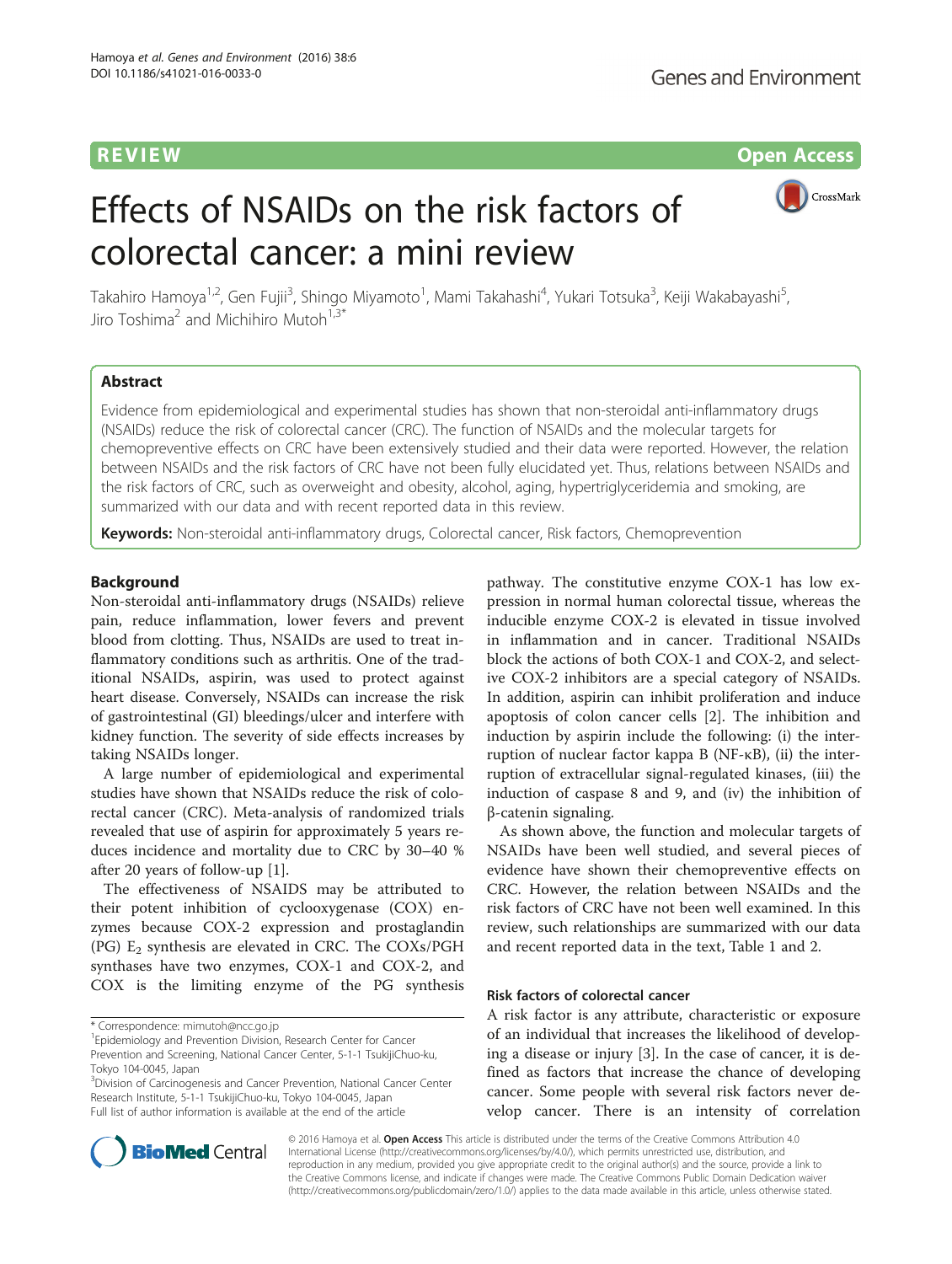<span id="page-1-0"></span>Table 1 Effects of NSAIDs on risk factors of CRC

| Risk factors of CRC  | NSAIDs effects on each factors                |
|----------------------|-----------------------------------------------|
| Obesity              | Lose weight and reduce the BMI                |
| Alcohol              | Increasing risk of GI bleeding due to alcohol |
| Aging                | Slowing                                       |
| Hypertriglyceridemia | Improvement                                   |
| Smoking              |                                               |

BMI body mass index, CRC colorectal cancer, GI gastrointestinal NSAIDs Non-steroidal anti-inflammatory drugs

between risk factors and cancer. Thus, there might be some weak risk factors of which we are not aware.

Several risk factors of CRC have been demonstrated to date. The World Health Organization (WHO) lists factors that are convincing evidence for the risk of CRC in daily life as follows: (i) consuming red meat, (ii) consuming processed meat, (iii) alcoholic drinks (men), (iv) body fatness / abdominal fatness, and (v) adult attained height increase [[4](#page-4-0)]. Other risk factors are reported as aging [\[5](#page-4-0)] and a family history of CRC. Several medical histories of diseases are known to increase the risk of CRC, such as (i) genetic predisposition including familial adenomatous polyposis and hereditary nonpolyposis CRC, (ii) highrisk adenoma, (iii) inflammatory bowel disease, (iv) type-2 diabetes, and (v) hypertriglyceridemia [\[6\]](#page-4-0). Moreover, smoking is a strong factor in the development of colorectal adenoma [[7](#page-4-0)].

From recent published literature, we took particular note of overweight and obesity, alcohol, aging, hypertriglyceridemia and smoking. The relation between each risk factor and NSAIDs is described below.

# Obesity and NSAIDs

Obesity is an important risk factor for CRC [[8\]](#page-4-0), and there is a significant positive correlation between body mass index (BMI) and CRC risk [[9, 10\]](#page-4-0). Visceral abdominal fat area measured by CT scan is more significantly associated with colorectal adenoma [[11\]](#page-4-0). Visceral fat accumulation causes increases in adipokines such as leptin, inflammatory cytokines such as tumor necrosis factor (TNF)  $\alpha$  and interleukin (IL)-6, and growth factors such as insulin-like growth factor (IGF)-I and vascular endothelial growth factor (VEGF) [\[12, 13](#page-4-0)]. These factors

Table 2 Effects of NSAIDs plus each risk factors on CRC risk

| Risk factors of CRC  | NSAIDs effects on CRC risk     |  |
|----------------------|--------------------------------|--|
| Obesity              | Decreasing [14-16]             |  |
| Alcohol              | Protection in a social drinker |  |
| Aging                |                                |  |
| Hypertriglyceridemia | Decreasing [49, 50]            |  |
| Smoking              | Increasing [57-59]             |  |
| .                    |                                |  |

CRC colorectal cancer, NSAIDs Non-steroidal anti-inflammatory drugs

cause chronic low-grade inflammatory states, increased proliferation and angiogenesis, and promote colon carcinogenesis [\[12](#page-4-0), [13](#page-4-0)].

The use of NSAIDs is associated with reduced risk of inflammation-associated cancers, and obesity-related cancers are included in inflammation-related cancers [[14\]](#page-4-0). Compared with non-users of NSAIDs, lower risk of obesity-related cancers in NSAID users (hazard ratio (HR) = 0.88; 95 % confidence interval (CI), 0.85–0.92) has been reported [[14\]](#page-4-0). Although the preventive effects of aspirin and NSAIDs on obesity-related cancers are inconclusive, there are several reports showing that aspirin reduced risks of obesity-related cancers including CRC, particularly among obese people. In the Aspirin/Folate Polyp Prevention Study, a randomized controlled trial of aspirin and folic acid to prevent colorectal adenoma, a daily dose of 325 mg aspirin reduced the risk ratio for advanced adenomas compared with placebo among obese subjects (relative risk  $(RR) = 0.44$ ; 95 % CI, 0.17– 1.10) but not among those with normal weight  $(RR =$ 1.23; 95 % CI, 0.55–2.77) [\[15](#page-5-0)]. In the CAPP2 study that recruited participants with Lynch syndrome, CRC risk was 2.41x greater for obese participants (95 % CI, 1.06–2.96;  $P = 0.03$ ) than for underweight and normalweight participants, and the obesity-related excess risk of CRC was confined to those randomly assigned to the aspirin placebo group (adjusted HR = 2.75; 95 % CI, 1.12–6.79,  $P = 0.03$ ), but the risk was abrogated in those taking aspirin [[16](#page-5-0)].

 $PGE<sub>2</sub>$  levels in rectal mucosa have been reported to be positively associated with BMI  $[17]$  $[17]$ . PGE<sub>2</sub> has been shown to promote colorectal carcinogenesis [\[18](#page-5-0)] and metastasis [[19](#page-5-0)] in mouse models, and inhibition of  $PGE<sub>2</sub>$  synthesis is a potential target for prevention of CRC [\[20\]](#page-5-0). Therefore, decrease of obesity-related CRC by NSAID use could be due to inhibition of  $PGE<sub>2</sub>$  production.

Obesity causes insulin resistance with hyperglycemia and hyperinsulinemia, and these contribute to tumor development [[21](#page-5-0)]. Metformin, an insulin resistanceimproving, anti-diabetic agent, has been reported to reduce risks of various cancers including colon cancer in diabetic and non-diabetic populations [[22](#page-5-0), [23\]](#page-5-0). Metformin inhibits cell proliferation via activation of AMP-activated protein kinase (AMPK) [\[24\]](#page-5-0). Serum adiponectin is decreased in obese people, and also activates AMPK and inhibits cell proliferation of colon cancer cells [[24](#page-5-0)]. Recently, it has been reported that aspirin activates AMPK and in-hibits mTOR signaling in colon cancer cells [\[25\]](#page-5-0). Not all, but several NSAIDs, such as salicylic acid, ibuprofen or diclofenac, which have acidic structures, also induce AMPK activation [[26, 27\]](#page-5-0). This effect is considered to be a COX-independent anti-inflammatory property of aspirin and a subgroup of NSAIDs and may contribute to decrease obesity-related cancer risks.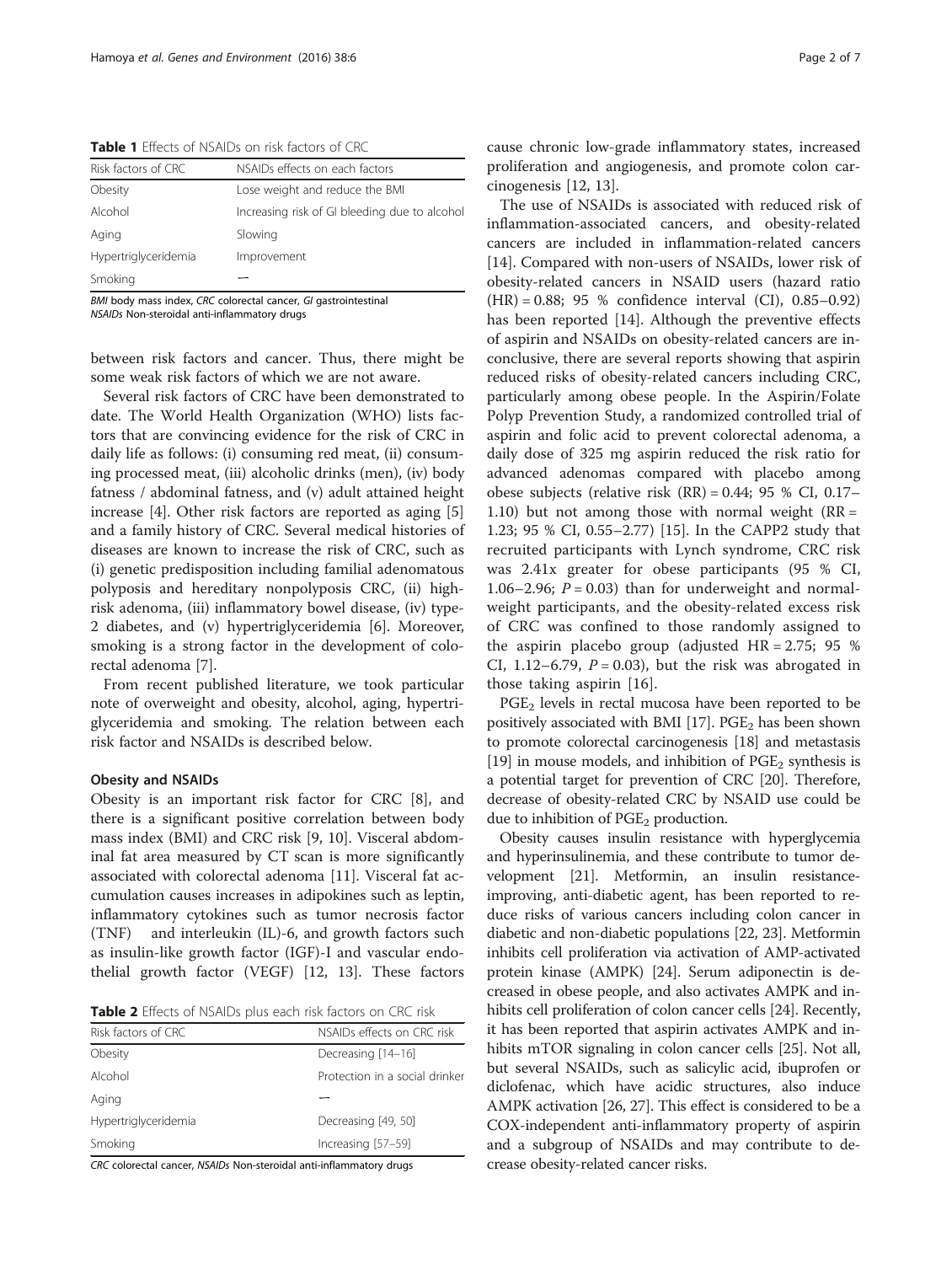# Alcohol and NSAIDs

In a meta-analysis of cohort and case–control studies, there are reports describing moderately increased risks of CRC with a dose–response relation for rising alcohol consumption. A polled analysis of eight cohort studies also recorded a dose–response relation between the risk of CRC and the amount of alcohol consumption [\[28](#page-5-0)].

The mechanisms by which alcohol intake exerts its carcinogenic effect are not fully understood yet. Acetaldehyde, a metabolite of alcohol, is implicated in esophageal carcinogenesis but is not strongly implicated in colorectal carcinogenesis. Recently, single nucleotide polymorphisms (SNPs) in the alcohol dehydrogenase, ADH1B, and aldehyde dehydrogenase, ALDH2, of moderate/heavy drinkers were shown to be contributing factors for CRC [[29](#page-5-0)]. Aspirin and salicylate could inhibit both human ADH (metabolize ethanol to acetaldehyde) and ALDH (degradation of acetaldehyde) activities [\[30](#page-5-0)]. To date, the effect of aspirin on acetaldehyde production is not fully understood yet.

Ethanol is known as an irritant for the digestive tract. Ethanol intake is known to be an independent risk factor for GI bleeding. It is posited that the GI bleeding risk from aspirin is high in individuals who consume three or more alcoholic drinks every day [\[31](#page-5-0)].

Several reports suggest that ethanol exposure alters the cytokine levels and inflammatory status in a variety of tissues in vitro and in vivo, including the colon [\[32, 33](#page-5-0)]. Furthermore, chronic alcohol intake promoted intestinal tumorigenesis and tumor invasion in  $Apc^{\text{Min}/+}$  mice [[34](#page-5-0)]. In a report, Wimberly et al. suggested that mast cellmediated inflammation could be one of the mechanisms by which alcohol promotes intestinal carcinogenesis.

Recently, Landi and colleagues [[35](#page-5-0)] studied the association between SNPs in the IL-6, IL-8, TNFα and PPARG genes and the risk of CRC by a hospital-based case control study. These genes are known to play important roles in inflammation of the colorectum, and common allelic variants are related to changes in biological functions in the inflammation pathway. In their study, Landi and colleagues observed an association between increased CRC risk and the C-allele of a SNP −174 G > C in the IL-6 gene (Odds ratio  $(OR) = 1.65$ , 95 % CI, 0.99– 2.74). Several reports showed the association of C-allele carriers with inflammatory-related conditions, such as increased plasma levels of C-reactive protein [\[36](#page-5-0)], higher serum levels of IL-6 after coronary artery bypass surgery [\[37](#page-5-0)] and asymptomatic carotid artery atherosclerosis [\[38](#page-5-0)]. In terms of CRC risk, the effect of alcohol drinking was evident only in the subgroup of IL-6 Callele carriers  $(OR = 2.19, 95 % CI, 1.3–3.7)$ , and the use of NSAIDs halved the risk from 2.02 (95 % CI, 1.38–2.95) to 1.02 (95 % CI, 0.65–1.61) in the carriers of the C-allele.

These reports suggest that the carcinogenic effect of alcohol may be partly through the induction of acetaldehyde and inflammation, and NSAID use may effectively protect CRC development in a social drinker.

# Aging and NSAIDs

Disruption of normal tissue function dramatically accelerates in old age. Aging is the greatest risk factor for numerous pathologies, including cancer, stroke, neurodegenerative disorders, heart disease and type-2 diabetes [[5\]](#page-4-0). Chronic inflammation is one of the main processes that contributes to age-related disease and causes disruption of normal functioning of tissues. Notably, there is a robust increase of mRNA and secretion of numerous cytokines, chemokines, growth factors and proteases in the senescent cells, and these cells may cause a low level of chronic inflammation systemically during aging [\[39](#page-5-0)].

Yeast, nematodes and flies have been recognized as excellent model systems for studying the underlying mechanism of aging and identifying chemicals altering longevity, mainly because of their short lifespans. A growing number of reports showed the effects of NSAIDs on the lifespan extension in yeast [\[40\]](#page-5-0), nematodes [[40](#page-5-0), [41](#page-5-0)], flies [[40](#page-5-0), [42](#page-5-0)] and mice [\[43](#page-5-0)]. He et al. [[40](#page-5-0)] reported that ibuprofen extended the replicative life span of Saccharomyces cerevisiae cells by destabilizing the high-affinity tryptophan transporter. He et al. also found that ibuprofen caused small size at birth and moderate delay in initiation of cell division, which was observed in most long-lived yeast mutants. Meanwhile, celecoxib extended both mean and maximum lifespans in C. elegans [[41](#page-5-0)]. The physical health, as indicated by the age-associated decay rate of motor activity, was also significantly improved in celecoxib-treated nematodes without affecting the nutritional value. However, no homologs of mammalian COXs have been identified in unicellular organisms, including C. elegans. Furthermore, as analogs of celecoxib that lacked COX-2 inhibitory activity also exhibited a similar effect on nematode lifespan, the anti-aging effect of celecoxib might be independent of its COX-2 inhibitory activity. Indeed, celecoxib was shown to inhibit the activity of 3'-phosphoinositide-dependent kinase-1 (PDK-1), a key component of the insulin/IGF-1 signaling cascade that is involved in lifespan regulation in C. elegans. Other studies have demonstrated that NSAIDs have antioxidative effects through anti-radical activity and membrane-stabilizing action [[44, 45\]](#page-5-0).

Thus, NSAIDs might be effective for slowing aging and prevention of age-related diseases through not only their anti-inflammatory effects via COX-2 inhibitory action but through potential secondary targets including PDK-1 inhibition and the antioxidative effect.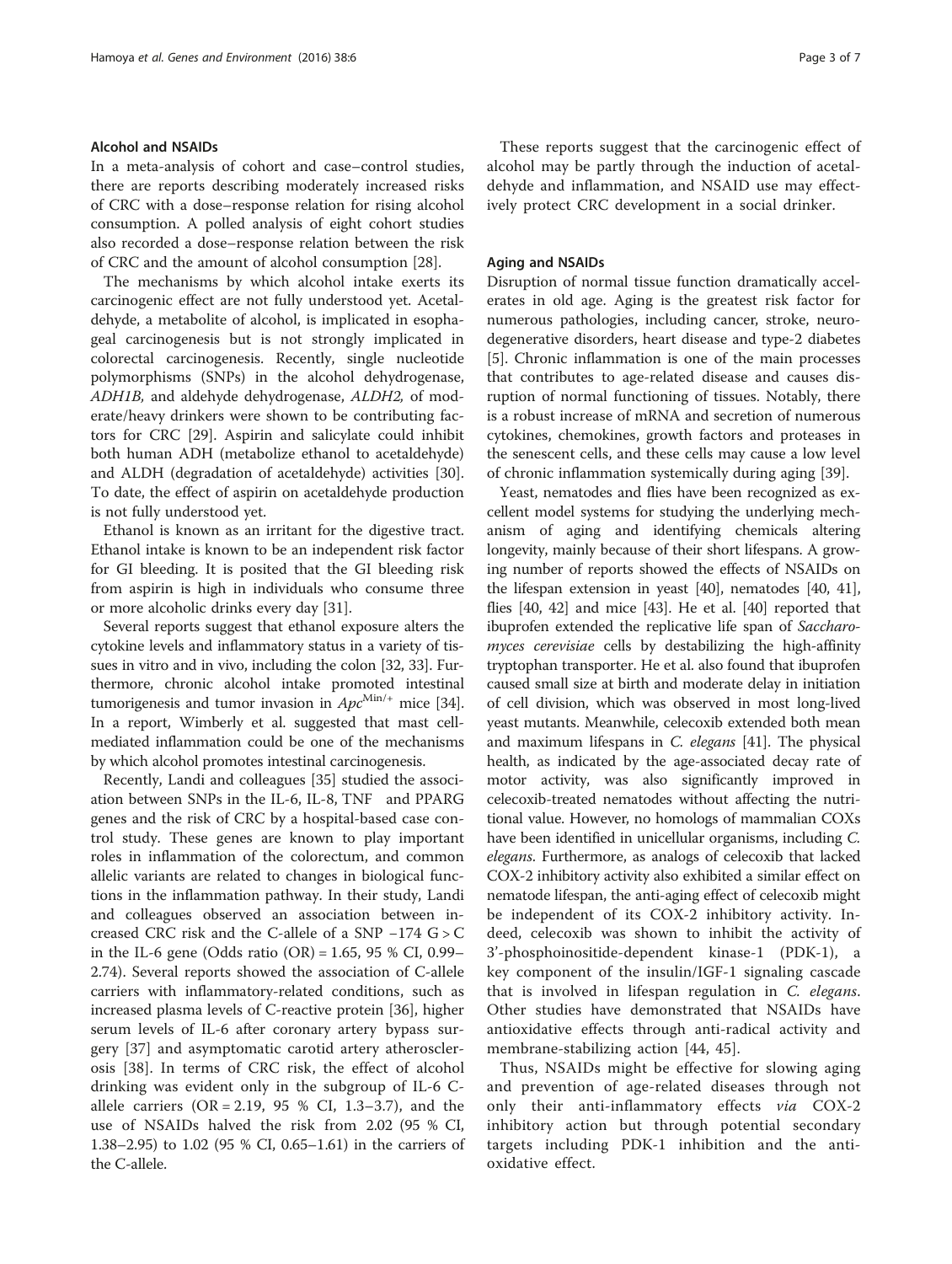# Triglycerides and NSAIDs

The triglyceride values (TG, Neutral fat value) are one of the three indices characterizing metabolic syndrome. Metabolic syndrome is evoked by an accumulation of abdominal fat, and, as previously mentioned, several obesity-associated cancers [[46](#page-5-0)] may occur.

The serum TG value is correlated with a high-fat diet and is higher in patients in an obese state. When the serum TG value increases, colorectal adenomas (often in such as colon polyps) are more likely to occur. This occurrence has been noted in several epidemiological studies. For example, high TGs in hypertriglyceridemia were associated with colorectal adenoma (OR =  $1.5$ ,  $95$  % CI, 1.1–2.0 for the highest versus the lowest quartile,  $P_{trend}$  = 0.03). A stronger association was observed between three or more adenoma cases and study controls (OR = 2.3, 95 % CI, 1.3–4.2, P  $_{trend}$  < 0.001) [[7](#page-4-0)]. In Japanese men, risk of CRC is increased under high-TG levels [\[6\]](#page-4-0). Animal experiments supported the relation between high-TG and carcinogenesis by explaining the underlying mechanisms. Thus, high TG might be understood as a risk factor for CRC [\[47](#page-5-0), [48](#page-5-0)].

On the other hand, there are a variety of discussions about whether NSAIDs can adjust the TG value. NSAIDs can inhibit the enzymatic activity of COX and attenuate the expression level of  $PGE_2$ .  $PGE_2$  is activated through an EP3 receptor at the thermoregulatory center in the hypothalamus and functions to raise the set point of body temperature by increasing the cellular metabolism. This linkage means NSAIDs decrease TG levels. Furthermore,  $PGE_2$  induces the expression of TNF $\alpha$ , and the TG value also increases because of the inhibition of lipoprotein lipase (LPL) [[49](#page-5-0)]. LPL catalyzes the hydrolysis of plasma TG.

The lowering of the TG value by NSAIDs is also found in several studies in the literature. For example, when NSAIDs were used in animal experimental models, they significantly reduced the total cholesterol, TG and lowdensity lipoprotein (LDL) concentrations in the plasma of hyperlipidemic rats [[49](#page-5-0), [50](#page-5-0)].

Niho et al. investigated the influence of the general COX inhibitor, indomethacin, in Min mice and found that treatment with 10 ppm indomethacin in the diet for 14 weeks caused 90 % reduction in serum TG values, along with a reduction in the number of intestinal polyps to 25 % of the untreated control value [\[51\]](#page-5-0). In this experiment, LPL mRNA levels in the liver were slightly increased by indomethacin treatment. In humans, indomethacin does not affect serum lipids.

In another model animal experiment, aspirin could improve serum high-TG. Human apolipoprotein CI (apoCI)-expressing mice (APOC1 mice), an animal model with elevated plasma TG levels, as well as normolipidemic wild-type mice, were fed a high-fat diet and

treated with aspirin. Aspirin treatment reduced hepatic NF-κB activity in high-fat diet-fed APOC1 and wild-type mice, and in addition, aspirin decreased plasma TG levels (−32 %, P < 0.05) in hypertriglyceridemic APOC1 mice. This TG-lowering effect could not be explained by enhanced VLDL-TG clearance, but aspirin selectively reduced hepatic production of VLDL-TG in both APOC1 (−28 %, P < 0.05) and wild-type mice (−33 %, P < 0.05) without affecting VLDL-apoB production [\[52](#page-5-0)]. In humans, higher proportions of patients in the salsalate (one of the NSAIDS) treatment groups experienced decreasing circulating TG values and increasing adiponectin concentrations [\[53\]](#page-5-0). For preventing colorectal carcinogenesis, significant consideration should be given to the use of NSAIDs to decrease plasma TG levels.

# Smoking and NSAIDs

Smoking is a strong risk factor for the incidence of colorectal adenomas [\[7\]](#page-4-0) but a weak risk factor for the colorectal adenocarcinomas [[54\]](#page-5-0). Conversely, NSAIDs including aspirin are known to reduce the adenoma recurrence rate. Evidence has accumulated that shows current smoking abrogates or inversely affects the use of aspirin.

We recently performed two trials using enteric-coated aspirin and found that aspirin similarly increased the risk of colorectal adenomas in current smokers [\[55](#page-5-0)]. One of these trials is the J-CAPP Study [[56](#page-5-0)]. It is a randomized controlled trial involving 311 patients from Asia with colorectal adenomas and/or early-stage adenocarcinomas (adenocarcinomas with invasions confined to the mucosa) that evaluated the effects of 100 mg/day enteric-coated aspirin for two years. In subgroup analyses, we found a reduced adenoma recurrence rate with an OR of 0.37 (95 % CI, 0.21–0.68) in non-smokers (never-smokers/ex-smokers) and 3.45 (95 % CI, 1.12– 10.64) in current smokers. The other trial is the J-FAPP Study II [\[57\]](#page-5-0). It is also a randomized controlled trial. It involved 34 subjects with Asian familial adenomatous polyposis that evaluated the effects of 100 mg/day enteric-coated aspirin for 6 to 10 months. In the trial, the OR for a reduction in the diameter of polyps was 0.10 (95 % CI, 0.01–0.98) in non-smokers and 3.00 (95 % CI, 0.15–59.89) in current smokers.

After our findings, two papers confirmed the effects of aspirin use on the status of smoking for colorectal adenoma recurrence. A randomized, double-blind, placebocontrolled trial was performed at centers in Europe, Russia, or the US using 75 mg aspirin for 3 years for patients with 1 or more sporadic adenomas removed from the colon or rectum [[58\]](#page-5-0). Its subgroup analyses revealed OR values of 0.65 (95 % CI, 0.26 − 1.22) and 1.70 (95 % CI, 0.70–4.09) in non-smokers and current smokers, respectively. The other paper was a cross-sectional study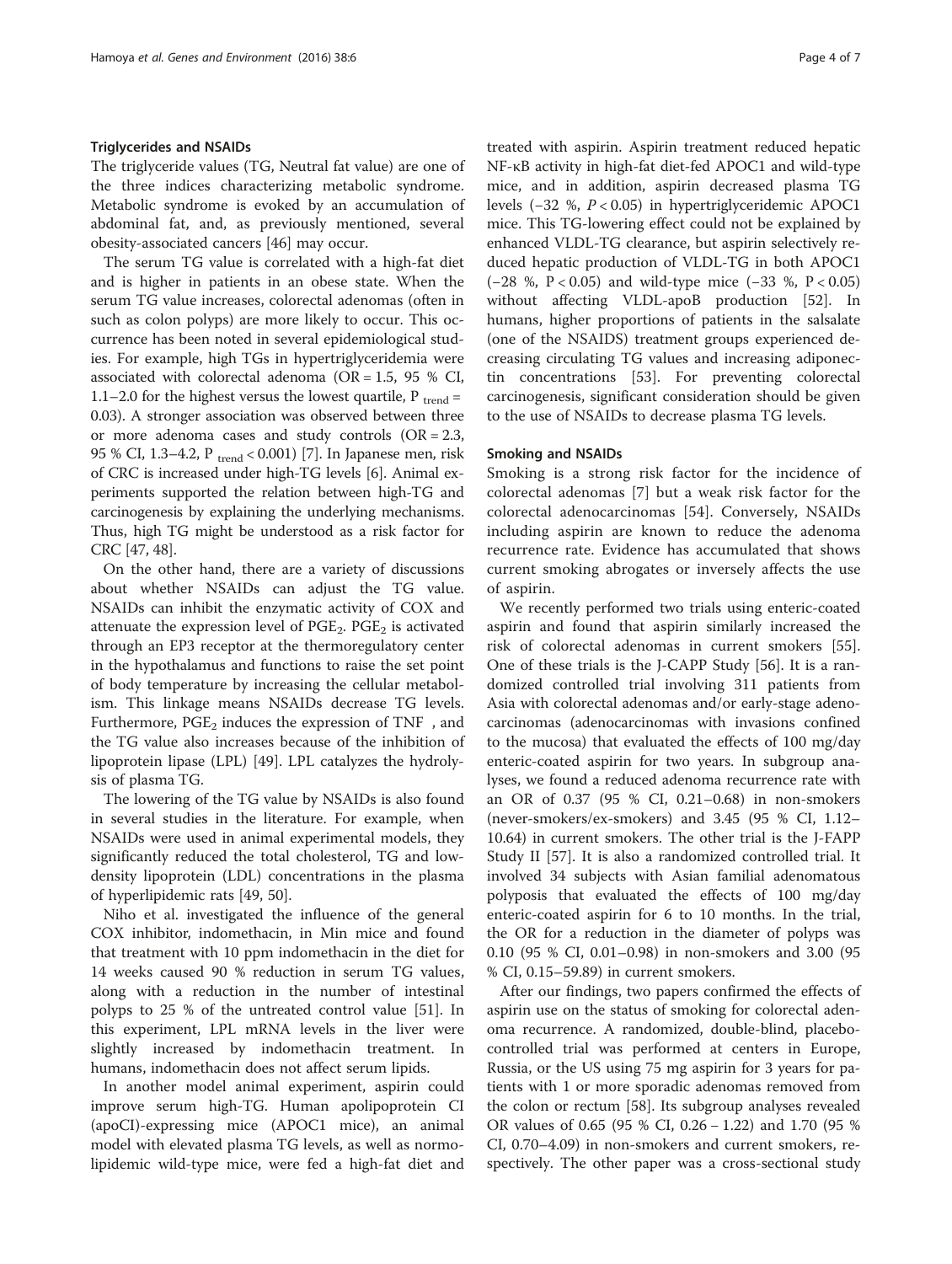<span id="page-4-0"></span>including 2,918 consecutive colonoscopy patients over a 30-month period at a university hospital in the US [\[59](#page--1-0)]. The incidental rate ratio (IRR) of polyps was 1.72 (95 % CI, 1.46–2.02) in active smokers and 0.73 (95 % CI, 0.61–0.86) in daily aspirin users compared to those without aspirin. Current smoking interacts significantly with aspirin, resulting in an IRR of 1.69 (95 % CI, 1.28–2.24) that shows loss of aspirin protection.

The mechanism by which smoking influences the effect of aspirin is unknown. One clue is that smoking may be associated with resistance to aspirin, possibly through excessive thromboxane production [[60](#page--1-0), [61](#page--1-0)]. Further studies are warranted because this issue is very important for the clinical use of aspirin in the future.

# Conclusion with recent recommendation of lowdose aspirin

On September 15, 2015, the U.S. Preventive Services Task Force (USPSTF) posted a draft recommendation statement with several limitations about taking low-dose aspirin every day to help prevent cardiovascular disease (CVD), such as heart attack and stroke, and CRC [\[62](#page--1-0)]. They stated that patients aged 50–59 who have a 10 % or greater 10-year CVD risk [[63](#page--1-0)] but who are not at increased risk for bleeding and have at least a 10-year life expectancy fall within the USPSTF B recommendation to take low-dose aspirin daily for at least 10 years. The definition of the B recommendation is that there is high certainty that the net benefit of low-dose aspirin is moderate, or there is moderate certainty that the net benefit is moderate to substantial [\[62](#page--1-0)].

The USPSTF also posted that it is insufficient to assess the benefit and harm of aspirin use for those older than 80, and it recommended the use of aspirin for prevention of stroke in women < 55 and for prevention of myocardial infarction in men < 45. For several NSAIDs, such as diclofenac, the NSAIDs will increase the risk of death and recurrent myocardial infraction in patients with prior myocardial infraction [[64](#page--1-0)]. From our data, smoking status should be included in the USPSTF recommendation statement. Use of NSAIDs for pain relief may increase physical activation in a convincing way to reduce the risk of CRC [4]. It will be worthwhile to know the effects of NSAIDs on the risk factors of CRC and utilize them for a person's physical health as well as to prevent CRC.

# Abbreviations

ADH: Alcohol dehydrogenases; ALDH: Aldehyde dehydrogenase; AMPK: AMP-activated protein kinase; BMI: Body mass index; CI: Confidence interval; COX: Cyclooxygenase; CRC: Colorectal cancer; CVD: Cardiovascular disease; GI: Gastrointestinal; HR: Hazard ratio; IGF: Insulin-like growth factor; IL: Interleukin; IRR: Incidental rate ratio; LDL: Low-density lipoprotein; LPL: Lipoprotein lipase; NSAIDs: Non-steroidal anti-inflammatory drugs; NFκB: Nuclear factor-kappaB; PDK-1: 3'-phosphoinositide-dependent kinase-1; PG: Prostaglandin; RR: Relative risk; OR: Odds ratio; SNPs: Single nucleotide polymorphisms; TG: Triglyceride; TNF: Tumor necrosis factor; USPSTF: U.S. Preventive Services Task Force; WHO: World Health Organization.

#### Competing interest

The authors declare that they have no competing interests.

#### Authors' contributions

TH, GF, SM, MT and MM wrote the manuscript. YT conducted the literature review. JT and KW was involved in the critical revision or supervision of the manuscript. All authors read and approved the final manuscript.

### Acknowledgements

This work was supported by a Grant-in-Aid for Scientific Research from the Japan Society for the Promotion of Science (JSPS KAKENHI Grant number 25290049), and also supported by Grants-in-Aid for National Cancer Center Research and Development Fund, for the U.S. – Japan Cooperative Medical Science Program, from the Ministry of Health, Labor and Welfare of Japan.

#### Author details

<sup>1</sup> Epidemiology and Prevention Division, Research Center for Cancer Prevention and Screening, National Cancer Center, 5-1-1 TsukijiChuo-ku, Tokyo 104-0045, Japan. <sup>2</sup> Department of Biological Science and Technology, Tokyo University of Science, 6-3-1 Niijuku, Katsusika-ku, Tokyo 125-8585, Japan. <sup>3</sup> Division of Carcinogenesis and Cancer Prevention, National Cancer Center Research Institute, 5-1-1 TsukijiChuo-ku, Tokyo 104-0045, Japan. 4 Central Animal Division, National Cancer Center Research Institute, 5-1-1 TsukijiChuo-ku, Tokyo 104-0045, Japan. <sup>5</sup>Graduate Division of Nutritional and Environmental Sciences, University of Shizuoka, 52-1 YadaSuruga-ku, Shizuoka 422-8526, Japan.

# Received: 24 December 2015 Accepted: 3 February 2016 Published online: 01 April 2016

#### References

- Rothwell PM, Wilson M, Elwin CE, Norrving B, Algra A, Warlow CP, et al. Long-term effect of aspirin on colorectal cancer incidence and mortality: 20-year follow-up of five randomised trials. Lancet. 2010;376:1741–50.
- 2. Komiya M, Fujii G, Takahashi M, Iigo M, Mutoh M. Prevention and intervention trials for colorectal cancer. Japanese J Clin Oncol. 2013;43:685–94.
- 3. World Health Organization. [http://www.who.int/topics/risk\\_factors/en/](http://www.who.int/topics/risk_factors/en/) (2015). Accessed 6 Nov 2015.
- 4. World Cancer Research Fund/American Institute for Cancer Research. Food, Nutrition and the Prevention of Cancer: a Global Perspective, World Cancer Research Fund/ American Institute for Cancer Research, Washington DC, 2007.
- 5. Niccoli T, Partridge L. Ageing as a risk factor for disease. Curr Biol. 2012;22:R741–52.
- 6. Inoue M, Noda M, Kurahashi N, Iwasaki M, Sasazuki S, Iso H, et al. Impact of metabolic factors on subsequent cancer risk: results from a large-scale population-based cohort study in Japan. Eur J Cancer Prev. 2009;18:240–7.
- 7. Otani T, Iwasaki M, Ikeda S, Kozu T, Saito H, Mutoh M, et al. Serum triglycerides and colorectal adenoma in a case–control study among cancer screening examinees. Cancer Causes and Control. 2006;17:1245–52.
- 8. Yee YK, Tan VPY, Chan P, Hung IFN, Pang R, Wong BCY. Epidemiology of colorectal cancer in Asia. J Gastroenterol Hepatol. 2009;24:1810–6.
- 9. Matsuo K, Mizoue T, Tanaka K, Tsuji I, Sugawara Y, Sasazuki S, et al. Association between body mass index and the colorectal cancer risk in Japan: pooled analysis of population-based cohort studies in Japan. Ann Oncol. 2012;23:479–90.
- 10. Goh LY, Goh KL. Obesity: an epidemiological perspective from Asia and its relationship to gastrointestinal and liver cancers. J Gastroenterol Hepatol. 2013;28 Suppl 4:54–8.
- 11. Nagata N, Sakamoto K, Arai T, Niikura R, Shimbo T, Shinozaki M, et al. Visceral abdominal fat measured by computed tomography is associated with an increased risk of colorectal adenoma. Int J Cancer. 2014;135:2273–81.
- 12. Riondino S, Roselli M, Palmirotta R, Della-Morte D, Ferroni P, Guadagni F. Obesity and colorectal cancer: role of adipokines in tumor initiation and progression. World J Gastroenterol. 2014;20:5177–90.
- 13. Huang XF, Chen JZ. Obesity, the PI3K/Akt signal pathway and colon cancer. Obes Rev. 2009;10:610–6.
- 14. Shebl FM, Hsing AW, Park Y, Hollenbeck AR, Chu LW, Meyer TE, et al. Nonsteroidal anti-inflammatory drugs use is associated with reduced risk of inflammation-associated cancers: NIH-AARP study. PLoS One. 2014;9, e114633.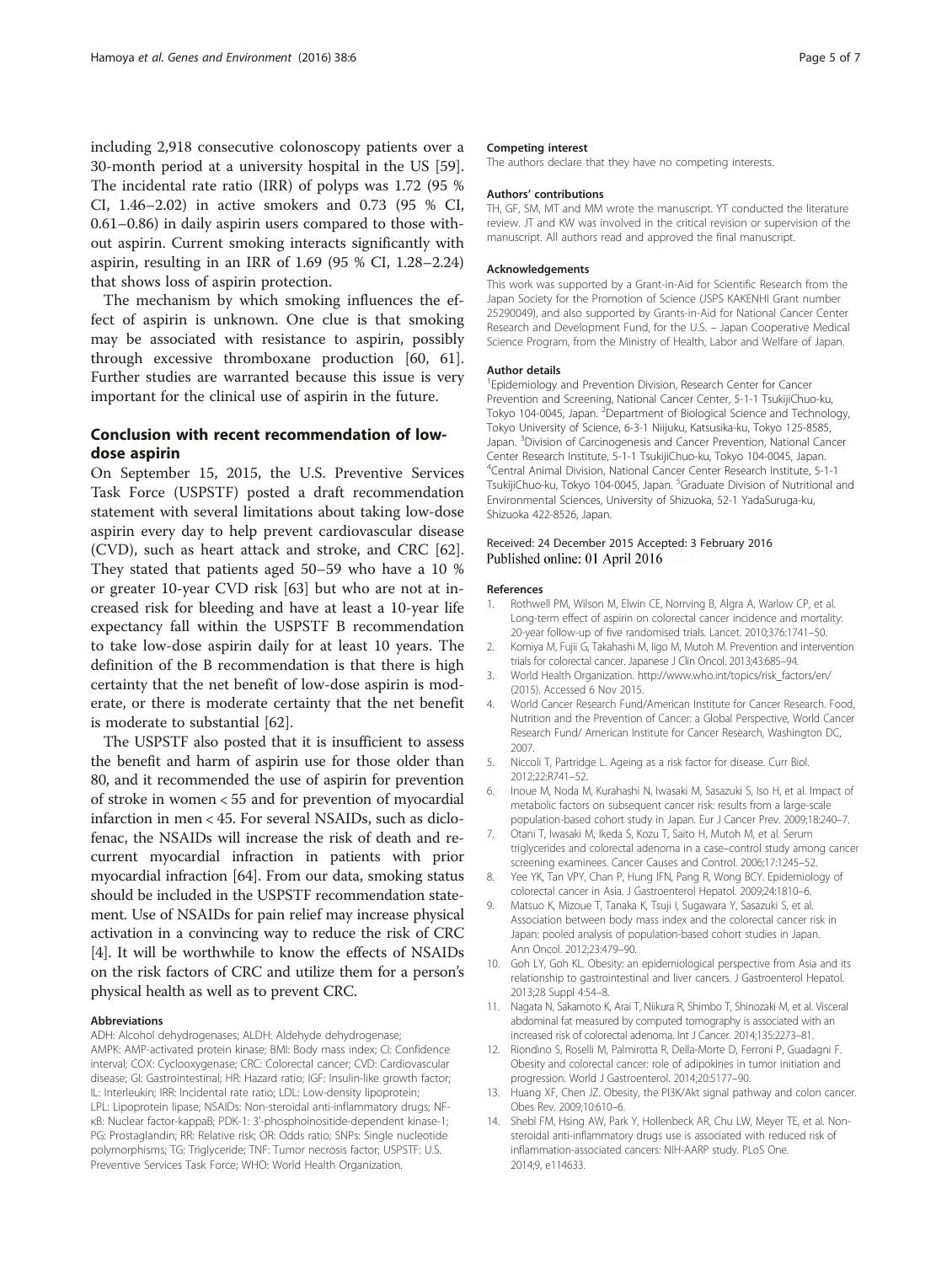- <span id="page-5-0"></span>15. Kim S, Baron JA, Mott LA, Burke CA, Church TR, McKeown-Eyssen GE, et al. Aspirin may be more effective in preventing colorectal adenomas in patients with higher BMI (United States). Cancer Causes Control. 2006;17:1299–304.
- 16. Movahedi M, Bishoo DT, Macrae F, Mecklin JP, Moeslein G, Oischwang S, et al. Obesity, aspirin, and risk of colorectal cancer in carriers of hereditary colorectal cancer: Prospective investigationin the CAPP2 study. J Clin Oncol. 2015;33:3591–7.
- 17. Martinez ME, Heddens D, Earnest DL, Bogert CL, Roe D, Einspahr J, et al. Physical activity, body mass index, and prostaglandin  $E_2$  levels in rectal mucosa. J Natl Cancer Inst. 1999;91:950–3.
- 18. Kawamori T, Uchiya N, Sugimura T, Wakabayashi K. Enhancement of colon carcinogenesis by prostaglandin E<sub>2</sub> administration. Carcinogenesis. 2003;24:985–90.
- 19. Wang D, Fu L, Sun H, Guo L, DuBois RN. Prostaglandin E<sub>2</sub> promotes colorectal cancer stem cell expansion and metastasis in mice. Gastroenterology. 2015;149:1884–95.
- 20. Mutoh M, Takahashi M, Wakabayashi K. Roles of prostanoids in colon carcinogenesis and their potential targeting for cancer chemoprevention. Curr Pharm Des. 2006;12:2375–82.
- 21. Becker S, Dossus L, Kaaks R. Obesity related hyperinsulinaemia and hyperglycaemia and cancer development. Arch Physiol Biochem. 2009;115:86–96.
- 22. Decensi A, Puntoni M, Goodwin P, Cazzaniga M, Gennari A, Bonanni B, et al. Metformin and cancer risk in diabetic patients: a systematic review and meta-analysis. Cancer Prev Res (Phila). 2010;3:1451–61.
- 23. Kasznicki J, Sliwinska A, Drzewoski J. Metformin in cancer prevention and therapy. Ann Transl Med. 2014. doi[:10.3978/j.issn.2305-5839.2014.06.01.](http://dx.doi.org/10.3978/j.issn.2305-5839.2014.06.01)
- 24. Zakikhani M, Dowling RJ, Sonenberg N, Pollak MN. The effects of adiponectin and metformin on prostate and colon neoplasia involve activation of AMP-activated protein kinase. Cancer Prev Res (Phila). 2008;1:369–75.
- 25. Din FV, Valanciute A, Houde VP, Zibrova D, Green KA, Sakamoto K, et al. Aspirin inhibits mTOR signaling, activates AMP-activated protein kinase, and induces autophagy in colorectal cancer cells. Gastroenterology. 2012;142:1504–15.e3.
- 26. King TS, Russe OQ, Möser CV, Ferreirós N, Kynast KL, Knothe C, et al. AMPactivated protein kinase is activated by non-steroidal anti-inflammatory drugs. Eur J Pharmacol. 2015;762:299–305.
- 27. O'Brien AJ, Villani LA, Broadfield LA, Houde VP, Galic S, Blandino G, et al. Salicylate activates AMPK and synergizes with metformin to reduce the survival of prostate and lung cancer cells ex vivo through inhibition of de novo lipogenesis. Biochem J. 2015;469:177–87.
- 28. Boffetta P, Hashibe M. Alcohol and cancer. Lancet Oncol. 2006;7:149–56.
- 29. Shiotani A, Ishikawa H, Mutoh M, Takeshita T, Nakamura T, Morimoto K, et al. Genetic polymorphisms in ADH1B and ALDH2 are associated with colorectal tumors in Japan. J Cancer Therapy. In press
- 30. Lee SL, Lee TP, Wu ML, Chi YC, Liu CM, Lai CL, et al. Inhibition of human alcohol and aldehyde dehydrogenases by aspirin and salicylate: assessment of the effects on first-pass metabolism of ethanol. Biochem Pharmacol. 2015;95:71–9.
- 31. Food and Drug Administration, HHS. Organ-specific warnings; internal analgesic, antipyretic, and antirheumatic drug products for over-the-counter human use; final monograph. Final rule Fed Regist. 2009;74:19385–409.
- 32. Crews FT, Bechara R, Brown LA, Guidot DM, Mandrekar P, Oak S, et al. Cytokines and alcohol. Alcohol Clin Exp Res. 2006;30:720–30.
- 33. Saeed RW, Varma S, Peng T, Tracey KJ, Sherry B, Metz CN. Ethanol blocks leukocyte recruitment and endothelial cell activation in vivo and in vitro. J Immunol. 2004;173:6376–83.
- 34. Wimberly AL, Forsyth CB, Khan MW, Pemberton A, Khazaie K, Keshavar-zian A. Ethanol-induced mast cell-mediated inflammation leads to increased susceptibility of intestinal tumorigenesis in the APC Delta468 min mouse model of colon cancer. Alcohol Clin Exp Res. 2013;37:E199–208.
- 35. Landi S, Moreno V, Gioia-Patricola L, Guino E, Navarro M, de Oca J, et al. Association of common polymorphisms in inflammatory genes interleukin (IL)6, IL8, tumor necrosis factor alpha, NFKB1, and peroxisome proliferatoractivated receptor gamma with colorectal cancer. Cancer Res. 2003;63:3560–6.
- 36. Vickers MA, Green FR, Terry C, Mayosi BM, Julier C, Lathrop M, et al. Genotype at a promoter polymor- phism of the interleukin-6 gene is associated with baseline levels of plasma C-reactive protein. Cardiovasc Res. 2002;53:1029–34.
- 37. Brull DJ, Montgomery HE, Sanders J, Dhamrait S, Luong L, Rumley A, et al. Interleukin-6 gene -174 g > c and -572 g > c promoter polymorphisms are strong predictors of plasma interleukin-6 levels after coronary artery bypass surgery. Arterioscler Thromb Vasc Biol. 2001;21:1458–63.
- 38. Haukim N, Bidwell JL, Smith AJ, Keen LJ, Gallagher G, Kimberly R, et al. Cytokine gene polymorphism in human disease: on-line databases, supplement 2. Genes Immun. 2002;3:313–30.
- 39. Campisi J, Andersen JK, Kapahi P, Melov S. Cellular senescence: a link between cancer and age-related degenerative disease? Semin Cancer Biol. 2011;21:354–9.
- 40. He C, Tsuchiyama SK, Nguyen QT, Plyusnina EN, Terrill SR, Sahibzada S, et al. Enhanced longevity by ibuprofen, conserved in multiple species, occurs in yeast through inhibition of tryptophan import. PLoS Genet. 2014;10, e1004860.
- 41. Ching TT, Chiang WC, Chen CS, Hsu AL. Celecoxib extends C. elegans lifespan via inhibition of insulin-like signaling but not cyclooxygenase-2 activity. Aging Cell. 2011;10:506–19.
- 42. Danilov A, Shaposhnikov M, Shevchenko O, Zemskaya N, Zhavoronkov A, Moskalev A. Influence of non-steroidal anti-inflammatory drugs on Drosophila melanogaster longevity. Oncotarget. 2015;6:19428–44.
- 43. Strong R, Miller RA, Astle CM, Floyd RA, Flurkey K, Hensley KL, et al. Nordihydroguaiaretic acid and aspirin increase lifespan of genetically heterogeneous male mice. Aging Cell. 2008;7:641–50.
- 44. Orhan H, Dogruer DS, Cakir B, Sahin G, Sahin MF. The in vitro effects of new non-steroidal antiinflammatory compounds on antioxidant system of human erythrocytes. Exp Toxicol Pathol. 1999;51:397–402.
- 45. Orhan H, Sahin G. In vitro effects of NSAIDS and paracetamol on oxidative stress-related parameters of human erythrocytes. Exp Toxicol Pathol. 2001;53:133–40.
- 46. Ishino K, Mutoh M, Totsuka Y, Nakagama H. Metabolic syndrome: A novel high-risk state for colorectal cancer. Cancer letts (SpI; Technologies in Carcinogenesis). 2013;334:56–61.
- 47. Ikeda K, Mutoh M, Teraoka N, Nakanishi H, Wakabayashi K, Taguchi R. Increase of oxidant-related triglycerides and phosphatidylcholines in serum and small intestinal mucosa during development of intestinal polyp formation in Min mice. Cancer Sci. 2011;102:79–87.
- 48. Mutoh M, Niho N, Komiya M, Takahashi M, Ohtsubo R, Nakatogawa K, et al. Plasminogen activator inhibitor-1 (Pai-1) blockers suppress intestinal polyp formation in Min mice. Carcinogenesis. 2008;29:824–9.
- 49. Takasu S, Mutoh M, Takahashi M, Nakagama H. Lipoprotein lipase as a candidate target for cancer prevention/therapy. Biochem Res Int. 2012;2012:398697.
- 50. Kourounakis AP, Victoratos P, Peroulis N, Stefanou N, Yiangou M, Hadjipetrou L, et al. Experimental hyperlipidemia and the effect of NSAIDs. Exp Mol Pathol. 2002;73:135–8.
- 51. Niho N, Mutoh M, Komiya M, Ohta T, Sugimura T, Wakabayashi K. Improvement of hyperlipidemia by indomethacin in Min mice. Int J Cancer. 2007;121:1665–9.
- 52. van Diepen JA, Vroegrijk IO, Berbée JF, Shoelson SE, Romijn JA, Havekes LM, et al. Aspirin reduces hypertriglyceridemia by lowering VLDL-triglyceride production in mice fed a high-fat diet. Am J Physiol Endocrinol Metab. 2011;301:E1099–107.
- 53. Goldfine AB, Fonseca V, Jablonski KA, Pyle L, Staten MA, Shoelson SE, et al. The effects of salsalate on glycemic control in patients with Type 2 Diabetes: A randomized trial. Ann Intern Med. 2010;152:346–57.
- 54. Ma E, Sasazuki S, Iwasaki M, Sawada N, Inoue M, Tsugane S, et al. 10-Year risk of colorectal cancer: development and validation of a prediction model in middle-aged Japanese men. Cancer Epidemiol. 2010;34:534–41.
- 55. Mutoh M, Ishikawa H. Metformin use and lung cancer risk–Letter. Cancer Prev Res (Phila). 2015;8:760.
- 56. Ishikawa H, Wakabayashi K, Suzuki S, Mutoh M, Hirata K, Nakamura T, et al. Preventive effects of low-dose aspirin on colorectal adenoma growth in patients with familial adenomatous polyposis: Double-blind, randomized clinical study. Cancer Med. 2013;2:50–6.
- 57. Ishikawa H, Mutoh M, Suzuki S, Tokudome S, Saida Y, Abe T, et al. The preventive effects of low-dose enteric-coated aspirin tablets on the development of colorectal tumours in Asian patients: a randomized trial. Gut. 2014;63:1755–9.
- 58. Pommergaard HC, Burcharth J, Rosenberg J, Raskov H. Aspirin, calcitriol, and calcium do not prevent adenoma recurrence in a randomized controlled trial. Gastroenterology. 2015 doi: [10.1053/j.gastro.2015.09.010.](http://dx.doi.org/10.1053/j.gastro.2015.09.010) [Epub ahead of print].